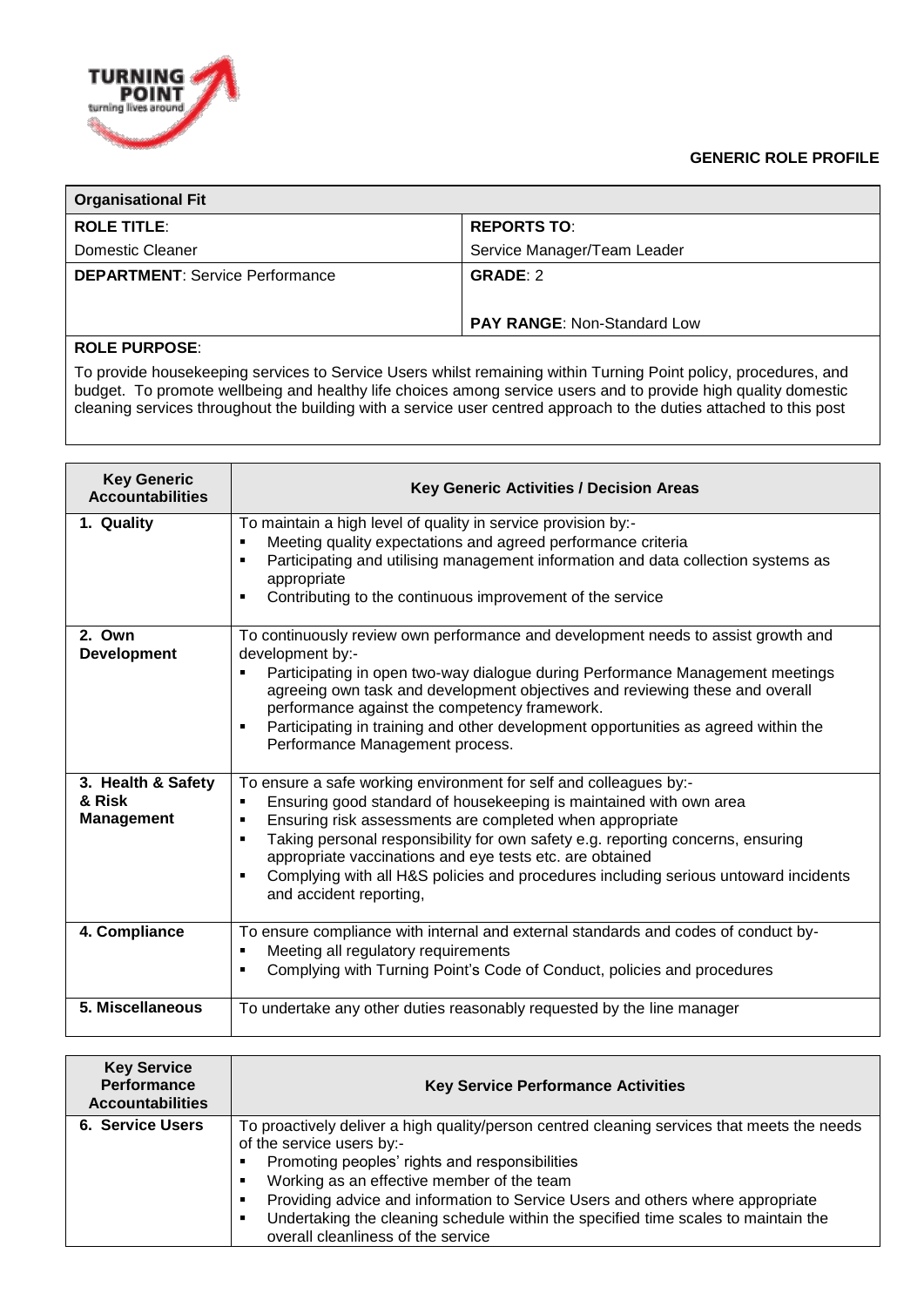|                           | Collecting, storing, and disposing of rubbish from all communal areas in accordance<br>with the service procedures<br>Maintaining stocks of cleaning materials and operate the stock control system<br>٠<br>Assisting in the ordering and purchasing of cleaning supplies in conjunction with the<br>٠<br>Administrator<br>Receiving and checking deliveries of goods and ensure the corr4ect invoices are<br>٠<br>passed to the administrator<br>Reporting all faults or maintenance issues to the Administrator<br>٠<br>Ensuring record keeping is maintained to the required standard at all times and<br>٠<br>contributing to service monitoring requirements<br>Ensuring full risk assessments and risk management is delivered effectively<br>٠<br>Ensuring that work is undertaken in line with Health & Safety requirements and hygiene<br>٠<br>is maintained at all times |  |
|---------------------------|------------------------------------------------------------------------------------------------------------------------------------------------------------------------------------------------------------------------------------------------------------------------------------------------------------------------------------------------------------------------------------------------------------------------------------------------------------------------------------------------------------------------------------------------------------------------------------------------------------------------------------------------------------------------------------------------------------------------------------------------------------------------------------------------------------------------------------------------------------------------------------|--|
| <b>7. Service Support</b> | To assist in the implementation, development and delivery of the service by:-.                                                                                                                                                                                                                                                                                                                                                                                                                                                                                                                                                                                                                                                                                                                                                                                                     |  |
|                           | Participating in the induction of new colleagues when required<br>٠                                                                                                                                                                                                                                                                                                                                                                                                                                                                                                                                                                                                                                                                                                                                                                                                                |  |
|                           | Delivering all tasks on time and to agreed quality standards<br>٠                                                                                                                                                                                                                                                                                                                                                                                                                                                                                                                                                                                                                                                                                                                                                                                                                  |  |
|                           | Participating in the reviews with supervisor<br>٠                                                                                                                                                                                                                                                                                                                                                                                                                                                                                                                                                                                                                                                                                                                                                                                                                                  |  |
|                           |                                                                                                                                                                                                                                                                                                                                                                                                                                                                                                                                                                                                                                                                                                                                                                                                                                                                                    |  |
| 8. Service                | To work collaboratively to develop the service by:-                                                                                                                                                                                                                                                                                                                                                                                                                                                                                                                                                                                                                                                                                                                                                                                                                                |  |
| Development &<br>Quality  | Ensuring the service and the wider organisation of Turning Point is represented in a<br>٠<br>professional manner at all times.                                                                                                                                                                                                                                                                                                                                                                                                                                                                                                                                                                                                                                                                                                                                                     |  |
|                           | Proactively contributing to continuously improving the service by making positive<br>$\blacksquare$<br>suggestions, providing constructive feedback and assisting in the implementation of<br>agreed new ways of working.                                                                                                                                                                                                                                                                                                                                                                                                                                                                                                                                                                                                                                                          |  |
|                           | Ensuring day to day delivery of service provision embeds and extends Turning Point's<br>٠<br>person centred approach.                                                                                                                                                                                                                                                                                                                                                                                                                                                                                                                                                                                                                                                                                                                                                              |  |
|                           |                                                                                                                                                                                                                                                                                                                                                                                                                                                                                                                                                                                                                                                                                                                                                                                                                                                                                    |  |

| <b>Other Duties</b> |  |
|---------------------|--|
|                     |  |

| <b>Role Dimensions</b>           |                                                    |  |  |
|----------------------------------|----------------------------------------------------|--|--|
| Financial (limits/mandates etc.) | Non-financial (customers/staff etc)                |  |  |
| To control stock and provisions. | May provide direction to Domestic staff            |  |  |
| Monitors delivery notes/invoices | Number of service users dependent upon the service |  |  |
|                                  |                                                    |  |  |

L

| <b>Main Contacts (external and internal)</b> |                               |             |                                                                                                             |  |
|----------------------------------------------|-------------------------------|-------------|-------------------------------------------------------------------------------------------------------------|--|
|                                              | Contact group                 | Frequency   | Purpose                                                                                                     |  |
|                                              | <b>Service Users</b>          | Daily       | Provide support and guidance. Ensure<br>service delivery effectiveness and user<br>involvement/consultation |  |
|                                              | Supervisor                    | Daily       | Guidance, support, advice and provision of<br>٠<br>information                                              |  |
|                                              | Administrator                 | Daily       | Liaison regarding stock levels and invoices<br>٠                                                            |  |
|                                              | Carers/Friends/Family members | As required | Discussions regarding standards<br>٠                                                                        |  |
|                                              | Regulatory bodies             | As required | Service monitoring and review<br>٠                                                                          |  |